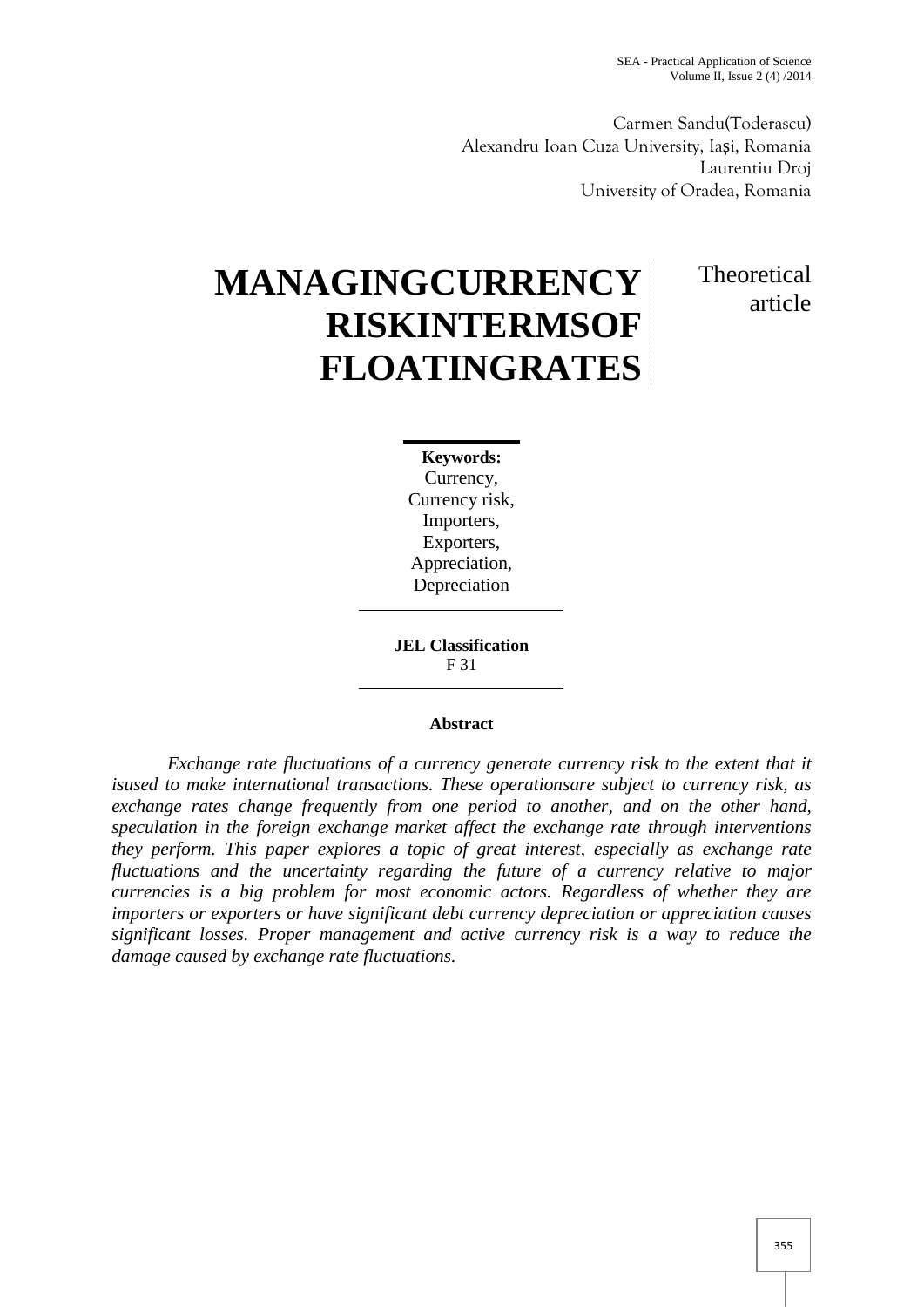### **1.Introduction**

Business and financial operations imply relationships between partners in different countries or currency areas, involving the conversion of a currency to another. Exchange rate fluctuations of a currency are generating currency risk to the extent that it is used to make international transactions. These operations are subject to currency risk because on the one hand, exchange rates change frequently from one period to another, and on the other hand, speculation in the foreign exchange market affects the exchange rate through the interventions of the organizationswhichexecute them.

Banks, firms and governments operating with foreign parties feel the need to manage currency risk given the changes in exchange rates on the market. Exchange rate fluctuations and the uncertainty regarding the future of a currency,linked to other major currencies,aremajor problems for most economic actors. Regardless of whether they are importers or exporters or have significant debt in a foreign currency, depreciation or appreciation causes substantial losses and therefore, in this paper we focused our attention on management of the foreign exchange risk that represents a way to reduce the damages caused by exchange rate fluctuations.

#### **2.Currency risks in commercial operations**

Currency risks occurred on the background of international economic and monetary instability during the  $70<sup>s</sup>$  due to unpredictable fluctuations, interest rates and the exchange rate. *Currency risk* can be defined as the probability of loss on international trade agreements or other economic relations, due to changes of contract exchange ratesduring the period of time that begins from the moment of concluding the contract and ends with the date when the currency isacquired (Toderascu, 2013).

Regardless of the specific activity, for a company, a bank, a trader etc. to be active, strong and stable on the market, must recognize, understand and evaluate the currency risks. The set of measures expected to be taken in order to hedge against risks involves detection and analysis of risk factors,the use of updating methods or concepts, among which we can distinguish duration and sensitivity  $(Paxino\&Mo$  teanu, 2002).

The analysis of all aspects regarding the genesis, evolution, development, control and operation under risk is permanent. However, extensive research should be linked to financial performance, efficiency and the experience of economic operators.

Involvement in a transaction is based on the assessmentsover the exchange rate of the currency in which payment or receipt is to be made. Therefore, these kind of approachesare subject to a phasethat is preliminary to the actual commencement of the transaction. Expectations, even when using sophisticated methods are not reliable andtherefore, their use in making the decision on participation or non participation in a transaction implies a certain risk.

Currency risk depends on the currency used in the contract and its related the with the evolutionof the price of the domestic currency which the firm's accounting uses to calculate costs, profits, etc., the position of the company in relation to customers, in the sense that amounts receivable or payable in the respective currency are more common, the size of the amount to be received or paid in the currency against which we define our risk.

The existance of risk involves the knowledge of how to reduce exposure to risk (Pecican, 2000). In general, the reduction of risk in the operations which include optionsbetween currencies is the result of a good choice over currency in which the transaction is carried out. In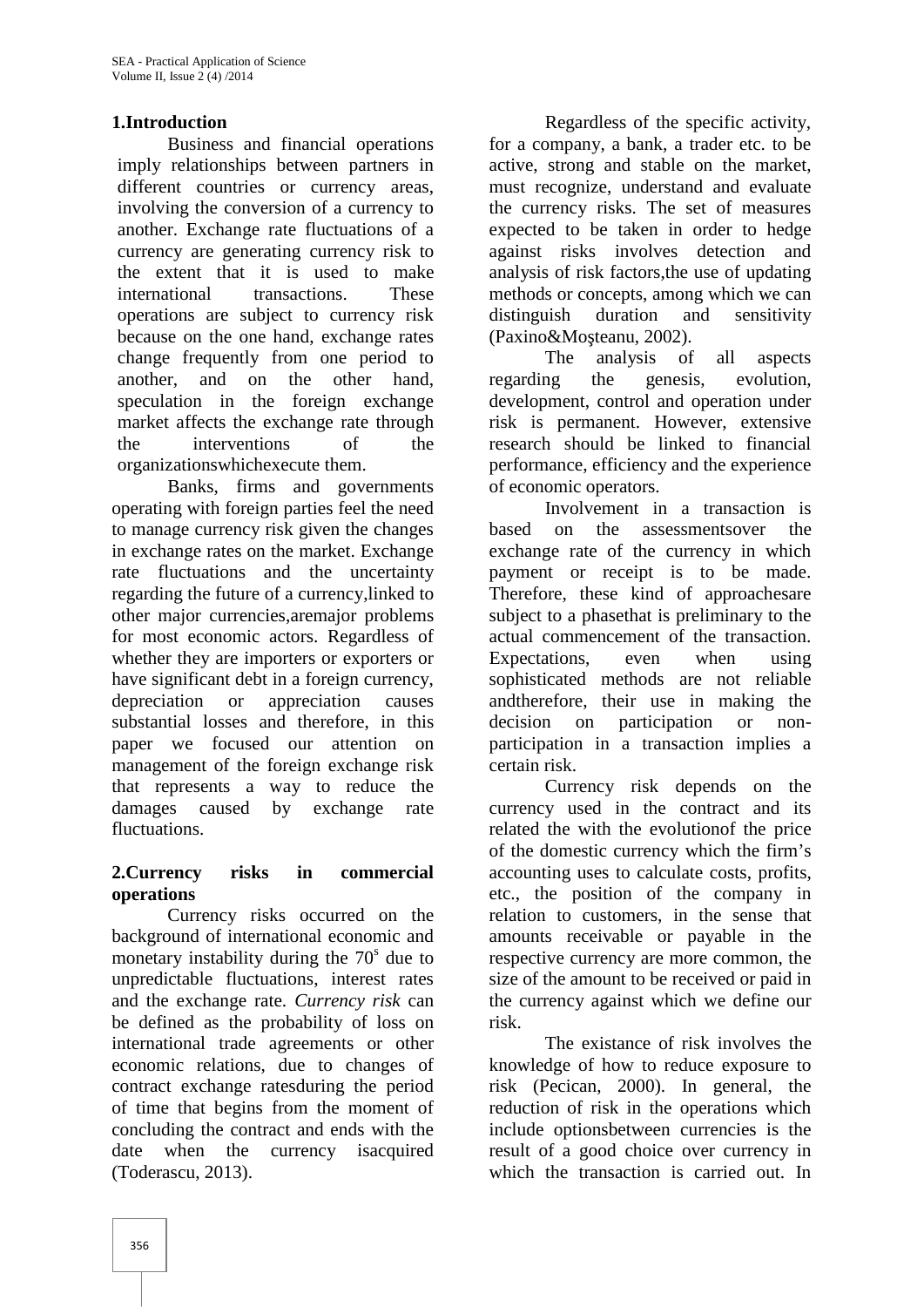commercial transactions, it is in the exporter's interest to choose the contract currency whichgives sufficient guarantees regarding stability or appreciation and it is in the importer's interest to also choose the currency (in which the payment is made) which shows thepromise of stability and for which there are signs of depreciation. Each option is based on a preliminary study over the evolution of exchange rates (spot and forward), and the factors that can change the course of a currency (such as the trade balance, inflation, interest rate policy, etc.).

Exporters are suffering from the effects of currency risk in the cases that, on which at the thereceival of the contracted amount, the currency of the contract, in which the transaction took place, has a lower purchasing power and has depreciated from the time of the analyze conclusion of the international trade agreement. Depreciation of the contract currencyis a disadvantage to exporters, while in turn, the importers will benefit.

For importers, foreign exchange risk arises when the currency used when the transaction was concluded has a higher purchasing power than when concluding the contract, as it appreciates during this time. In this case, the currency risk is reflected by additional financial burden on the importer as he has to purchase an amount denominated in another currency, withan equivalent value to the amount expressed in the currency of the contract.

Currency risk management, in the conditions offered by flexible exchange rates, involves minimizing losses due to exchange rate variation.

Risks in the financial sector, for the population, could be mitigated if the people informed themselves in advance when they decide to take out a mortgage. The European Central bank (ECB) recommends that banks are required to present, in acustomized sheet with information for those requestingforeign currency loans, actual data on the evolution of the monthly installment due

to increases in the exchange rate. In addition, the ECB supports the Commission's proposal for banks to present a scenario with the probable changes of the monthly credit payments due to increases in interest rate, in the case of variable rate tenders.

The exporters can avoid exposure to foreign exchange using the simplest non-coverage technique –showingthe selling prices of a product / service in a foreign currency or by choosing another technique in the same category such as balancing receipts in a foreign currency with expenses in the same currency foreign currency.

The effects of exchange rate risk can be prevented or mitigated through contractual or non-contractual measures. When negotiating the contract, the parties currency legislation in the of origin, evolution of theexchange market and the foreseeable impact of the contract's foreign currency exchange rate.

Exchange rate fluctuations threaten the companies engaged in foreign trade, but can be easily avoided by transferring the risks in the currency market and on the derivatives market. In the first case, that of currency markets, banks carry out operations in national currency to the detriment of foreign currency, or currencies fromoutside the national currency areaare traded.

# **3.Safeguards against currency risk**

Currency hedging through foreign exchange transactions or operations on derivatives markets covers both the structure of the foreign availability that the firm has and the conduct of operations with foreign currency from a monetary standpoint. Thus, we have to cover spot by spot through spot by spot transactions and forward through forward transactions (forward, futures, options).

In times of monetary tension, due to the influence of a variety of factors, differences may occur between the prices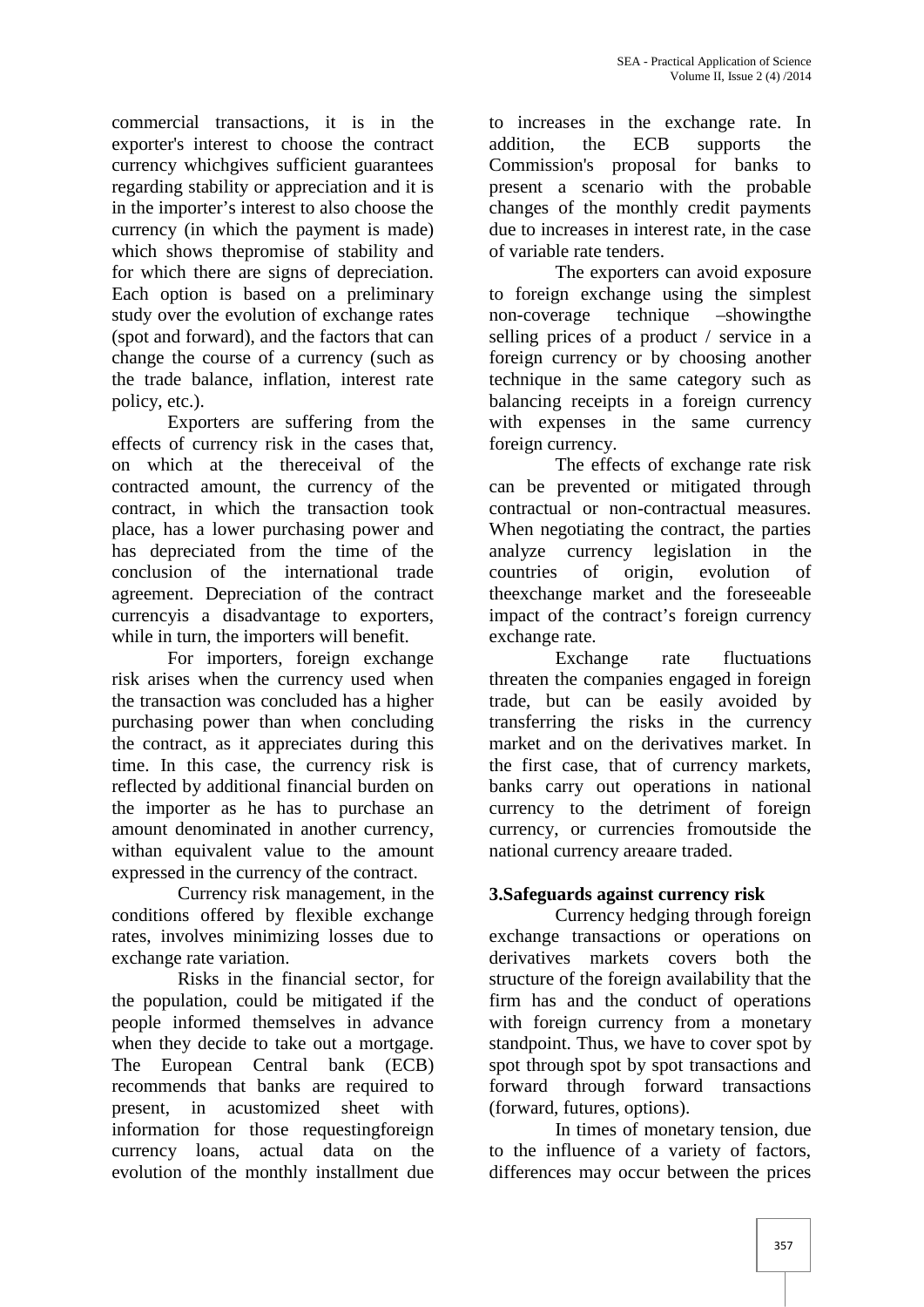recorded simultaneously from the same currency in different centers, which enables the development of arbitration operations.

Currency arbitrage operations are specific operations of the currency market. Currency arbitrage is the buying and selling, often simultaneous,of currency in foreign exchange markets, with the sole purpose of achieving a gain (Kiri escu, 1978) from:

**the difference between the** exchange rates of the same currency on two different markets;

**the difference between the** exchange rates of the same currency on two different dates;

• the difference in exchange rate between two currencies and two different

markets.<br>The purpose of these operations can also be:

• comercial – export earnings are denominated in a foreign currency and import payments in another currency;

• currency hedging -mitigating losses from the fluctuation in the exchange rate of the currency used in the contract;

• speculative – from the difference in exchange rate between the reference<br>two currencies a gain is created includes two currencies a gain is created.

Currency arbitrage is done by banks, stock exchanges and foreign exchange offices, but of all these, the predominant role lies with banks who also have a regulatory role in financial activities. Arbitration has several manifestations, the simplest being direct arbitration, which consists of the sale of a currency on the market that offers the best quotes and thesimultaneous purchasing of the same currency on the market with theweaker quote.

In international commercial contracts concluded up until 1971, the gold clausewas applied, through which the gold content of the coins from the time of the conclusion of the contract is specified. Also, to the extent that the gold contents changedin time, payment would be made

according to the new exchange ratio that resulted from the change. Since the definition of goldparity values for coins was abandoned, the gold clause no longer to international commercial contracts (Kiri escu, 1978).

Also in the realm of contractual measures we find the simple currency clausewhich constitutes a way of protecting against currency risks used in transactions in which the partners have an interest in two currencies (Kiri escu, 2006).

The currency basket clause simply implies that the currency of the contract is not to be linked to a single currency, but a group of currencies (the currency basket). Refering to the multiple currencies' exchange rates,which make up the basket, compensates contradictory developments and reflectsthe real tendency of the evolution of exchange rates.

Using theweighted currency basket clause allows for a closer correlation required receipts and payments. This clause seeks to grant for each currency in the basket a certain weight.

The Clause of Special Drawing Rights(SDR), as a composite monetary unit, has become internationally used as a reference tool in certain transactions. This reporting the paymentcurrenciesof the international commercial contracts to SDRs and the recalculation of contractual rights and obligations according to the exchange rate at the maturity of the contract compared to the exchange rate at the date of conclusion of the contract. Fast and secure access to the SDR that is published daily by the IMF determines its use.

The price revision clause is included in international trade agreements to mitigate the effects of price changes in the period from the date of conclusion of the contract and up until the date of collection of the currency value of the goods contracted (Voinea, 2010).

Choosing the contract currency, the currency that is to be received or in which the payment will be made, plays a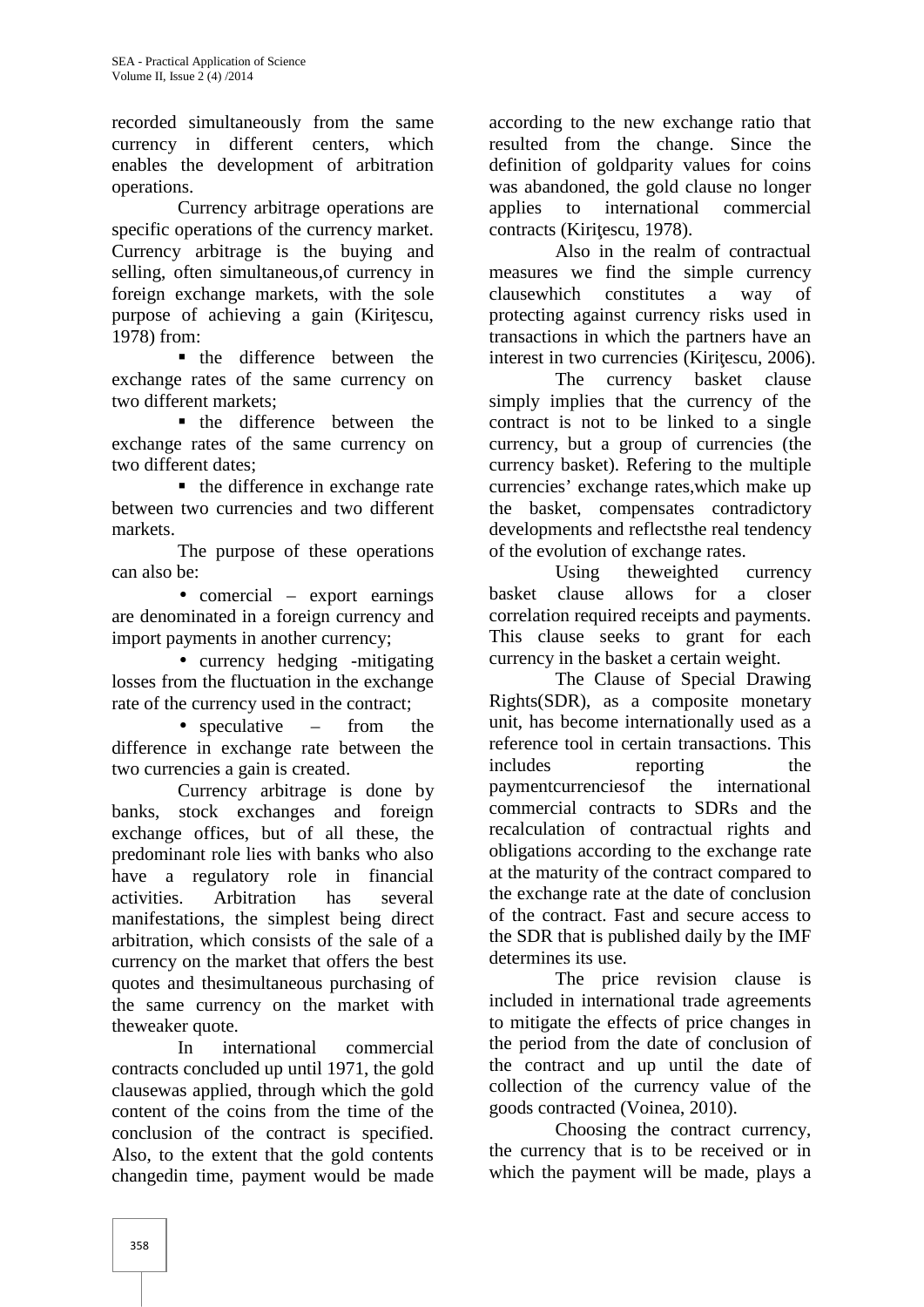major role in the progress under optimal conditions of relations with other countries. In the last decade, there has been a polarization of commercial and financial transactions around an increasingly lower number of currencies, called major currencies. The structure of foreign currencies used in international financial flows is thus apparent, but also the modification of the structure of weights which comprises the composite currency SDR. The importance of selecting the contract currency, results from the fact that the role of importer is disadvantaged by payment in a currency that appreciates and the exporteris disadvantaged in the process of collecting payment in a currency that is depreciating. The importer's position will alwaysassume a weaker currency as payment and the exporter - a stronger currency as a receivable. But, as is natural, trading partners will assume a reverse position, corresponding to the situation in which they are in - the importer, or respectively the exporter.

Including an insurance margin in the price is another method (Negrus, 2006) practiced in the international market by many exporters. By using this method, the evolution of prices, inflation and exchange rate fluctuations are observed in their interdependence. This precautionary margin will be greater, when predictable risks are higher and when the moment of payment is more distant. The use of this technique forcurrency hedging is limited by two factors, the international price (the price on the international market for a product porposed to be sold with similar payment terms) and the domestic price of production (the difference between the domestic price for which the exported product is created and the international market price).

Including the insurance margin,within the pricemust be met other two optimal conditions: the price of the product has to remain competitive and the precautionary margin should be as high as possible. Both companies importing and

exporting may limit foreign exchange risk bycompensatig payments and receipts in a determined currency, with the risk occurring only for the balance of operations carried out in the same currency or for a time interval that can not be synchronized between receipts and payments.

Using a different method, namely that ofanticipations and delays in payments and receipts, can be observed the fact that in international trade agreements, the delivery terms are fixed for certain periods (months, quarters), while the exchange rate of the currency payable or receivable may fluctuate. For exporters, this technique requires them to postpone the collection of money when the contract currency is apreciating and to hurry the receipt if the contract currency is in the process of depreciation.

(Figure 1)

In turn, the importers require the postponement of the payment when the contract currency depreciates and accelerate the payment when the contract currency is on an appreciation trend. (Figure 2)

A lot of times, however, it is difficult to increase or reduce the volume of exports/imports in accordance with foreign exchange rate movements, but given the flexibility of this method, the system of delays andanticipations is commonly used by companies.

Currency hedging is the strategy that minimizes exposure to exchange rate fluctuations, thereby removing the uncertainty of foreign currency transactions and conferingstability to revenues/profits.A firm that decides to undertake hedging for its exposure to risk aims to minimize uncertainty but it does not aim at maximizing profits from currency speculation. A hedge position will not produce benefits from favorable exchange rate movements, but in return, it will not expose the company to potential losses caused by an adverse movement in the exchange rate.Hedging (Marin et al.,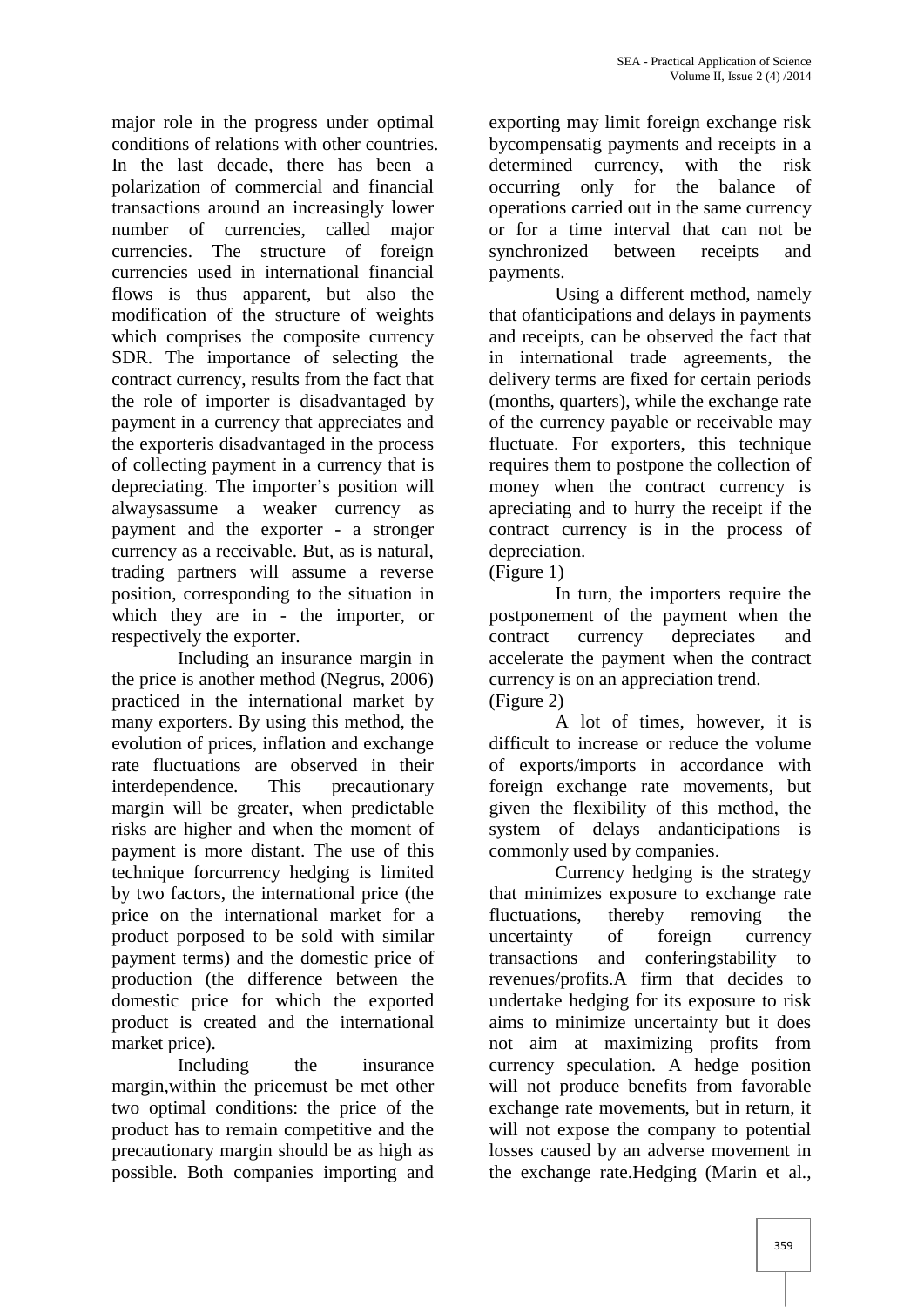1993) to cover exchange rate risk is aimed at countering the adverse effects of changing exchange rates of the currency used as payment.

The operation involves taking a position contrary to that which the operator holds in a previous transaction.Thus, an exporter that will receive an amount in a foreign currency as payment for his deliveries at a certain time will executea forward salewith the same maturityof the same amount of currency on the forex market. Conversely, an importer that will make a payment after a certain period of time will purchase the amount required through a forwardtransaction on the exchange market, with the maturity at the date of payment.Thus, each of the two operators (exporter and importer) ensure that at the date of payment, they will receive an amount that will be paid in a foreign currency whose value is known from the moment of completion of operations on the foreign exchange market and is no longer dependent the movement of the market.

The role of derivatives is to transfer risks in the forex market throughfutures contracts, to offer the possibility that an efficient management of securities portfolios is fezableand to generate profit opportunities through speculative operations.

At the origin of operations to reduce currency risk are different contractual instruments called derivatives. The most common derivatives are: forward contracts, currency swaps, futures transactions, currency options etc.

Forward contracts are used to hedge against exchange rate risk by concluding a sale–purchase contract of an amount of one currency for another amount in another currency at a specified date in the future.

To hedge against currency risk, most of the big banks offer the option of forward trading.

The forward foreign exchange contract is a flexible trading instrument, giving the customer the opportunity to set their own maturity, the amounts traded and the moment of entry into the forex market.

Forwardtrading on the forex market is possible through the provision of a credit line dedicated to this product,or through the establishment of a collateral deposit, meant to bear any losses arising from currency risk and which is made available to the customer at the time of settlement of theforward operation.

The exchange rate, as a price of forward exchange contracts may be determined based on interest parity principle, changing the spot rate with the difference between the interest rates of currencies that are the object of the contract.

Banking institutions provide agents that are carrying out operations in foreign currencies the posibility of locking the exchange rate for a certain period of time (one month, three, six months or even a year). Currency swaporiginates from the need of coverage of commitments in a currency without changing the structure of liabilities and reserves in the two currencies at the deadline.

A swap involves simultaneous operations without changes on spot and/or forward exchange rates, because any change would be a loss or a win for the bank, depending on the direction of the change. At the start of such an operation, there is a risk regarding the coverage gap between spot and forward transactions. The price that the bankoffers its clientshas safety margins which are rated wider to protect the bank. For the bank, a swap is a form of secured loan, with a relatively lower credit risk than lending to internal funds. Swaps aretransactions carried out at a specific date, which allow placement of foreign currency amounts in banknotes that are in excess, but can be made only in relation to the currencies of the most important quote both spot and forward. These operations require the bank to adopt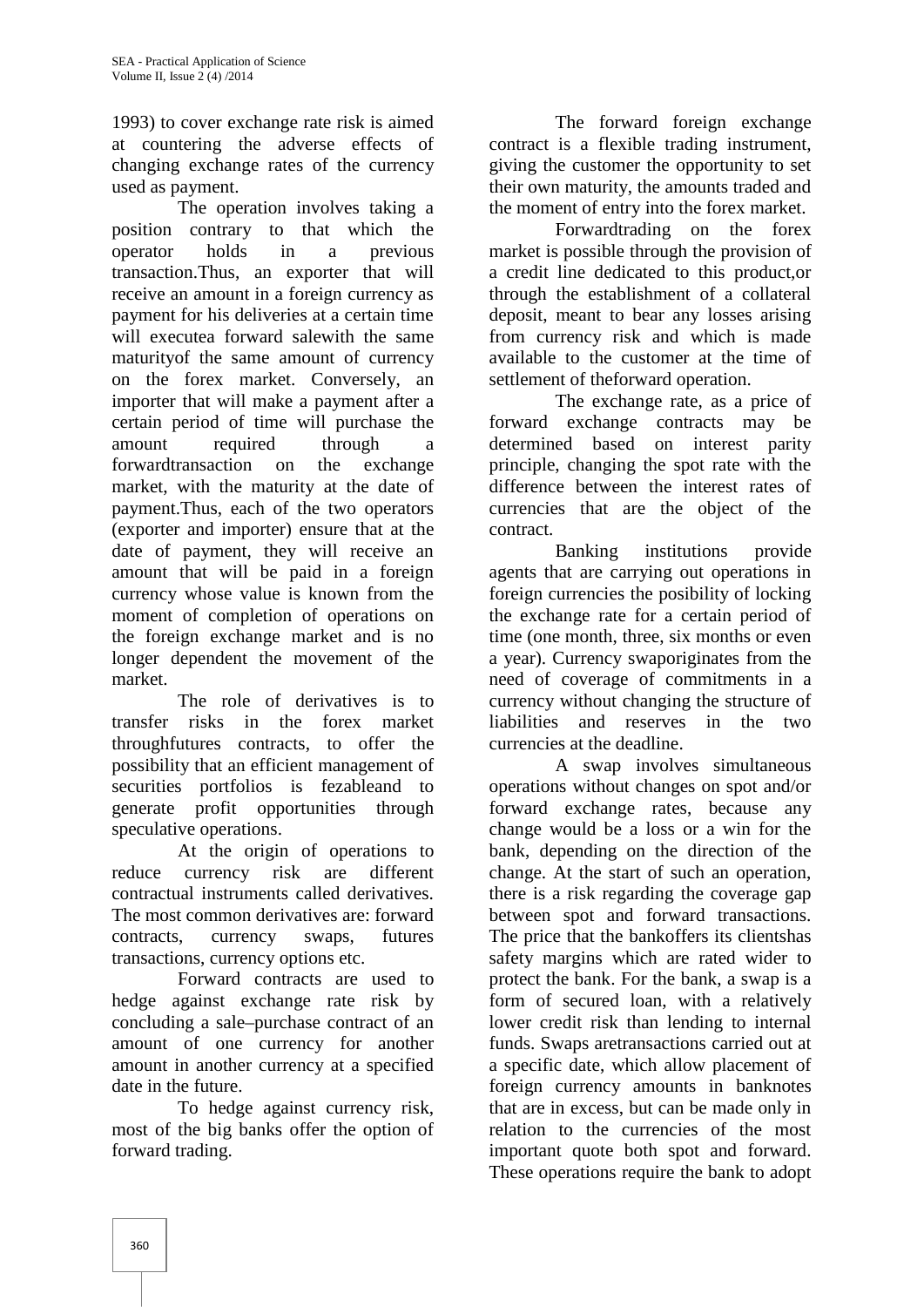a careful conduct in selecting clients. Ussualy are preferred the ones which show high liquidity, solvency and acceptable financial performance, while following that the bank establishes exposure limits for each customer.

*Swaps* options are options on *swap* currency contracts. These options give the holder the right to start at a certain time, a swap operation. If a company plans to obtain a five-year loan with variable interest rate after six months, variable interest which he or she wants to turn into a fixed rate through a swap, the company may acquire, by paying a premium, a swap option through which they will be bale to enter in a swap transaction, in six months, that will pay a fixed rate and receive a variable interest rate.

*Swap* options are an alternative to forward swaps contracts. A forward *swaps* does not involve the payment of a premium, but has the disadvantage that the user must enter the *swap*. By using a *swap* option, a company can benefit from any favorable developments in interest rates and can provide shelter from possible unfavorable events. The difference between a forward *swap* and a *swap* option is like that between a foreign currency forward contract and a currency option.

Another way to protect against currency risk are *futures contracts* which signify an agreement to buy or sell a specified amount of a currency at a set price at the time of conclusion of the contract, but with the execution of the transaction at a later date. This type of contract is different from forward contracts in that it is not traded on an exchange but instead negotiated between the parties.

Exchange rate fluctuations, in the present or future endanger company activities that are engaged in foreign trade, jeopardy which could easily be overcome by transferring risk in the *futures* market by providing a predetermined exchange rate, resulting in much lower costs than with a bank's forward contracts.

The better the futures price is correlated with the cash price, the more effective the hedging transaction is.

Futures contracts can be bought and sold at any time, but if there is a contract that contains an exchange rate in progressive deterioration, the contract holder may need to establish additional collateral at the futures - exchange, as a guarantee for delivering the funds at maturity.

*An option* is an agreement by which the seller (the writer of an option) grants the purchaser (the holder of the option) the right, but not the obligation, to carry out a currency transaction in certain conditions (valability, price). Currently, foreign currency options are available in most currencies from all the countries where a liquid *forward* currency market that is not restricted by exchange rules exists. There are two basic types of options: Call (buy) and put (sell). Call option gives the holder the right, but not the obligation, to buy one currency against another at a specified date and at a certain price, while put options give the right, but not the obligation, to sell a currency against another under the same conditions.

In the case of both call and put options, there are two distinct positions: the buyer (holding the long position) and the seller (holding the short position), the buyer is one who buys the additional right from the seller by paying a premium.

# **Conclusions**

Even if hedging against currency risk shows many advantages in the specified context, they do not solve all the problems that an importing/exporting firm may face regarding foreign exchange. The technique of these operations, such as deadline coverage, is irrelevant in the case of commercial operations that stretch over more than one year, especially in the sale or purchase of machinery and equipment. But also, problems can sometimes occur on the spot currency market, which are difficult to overcome by spot coverage.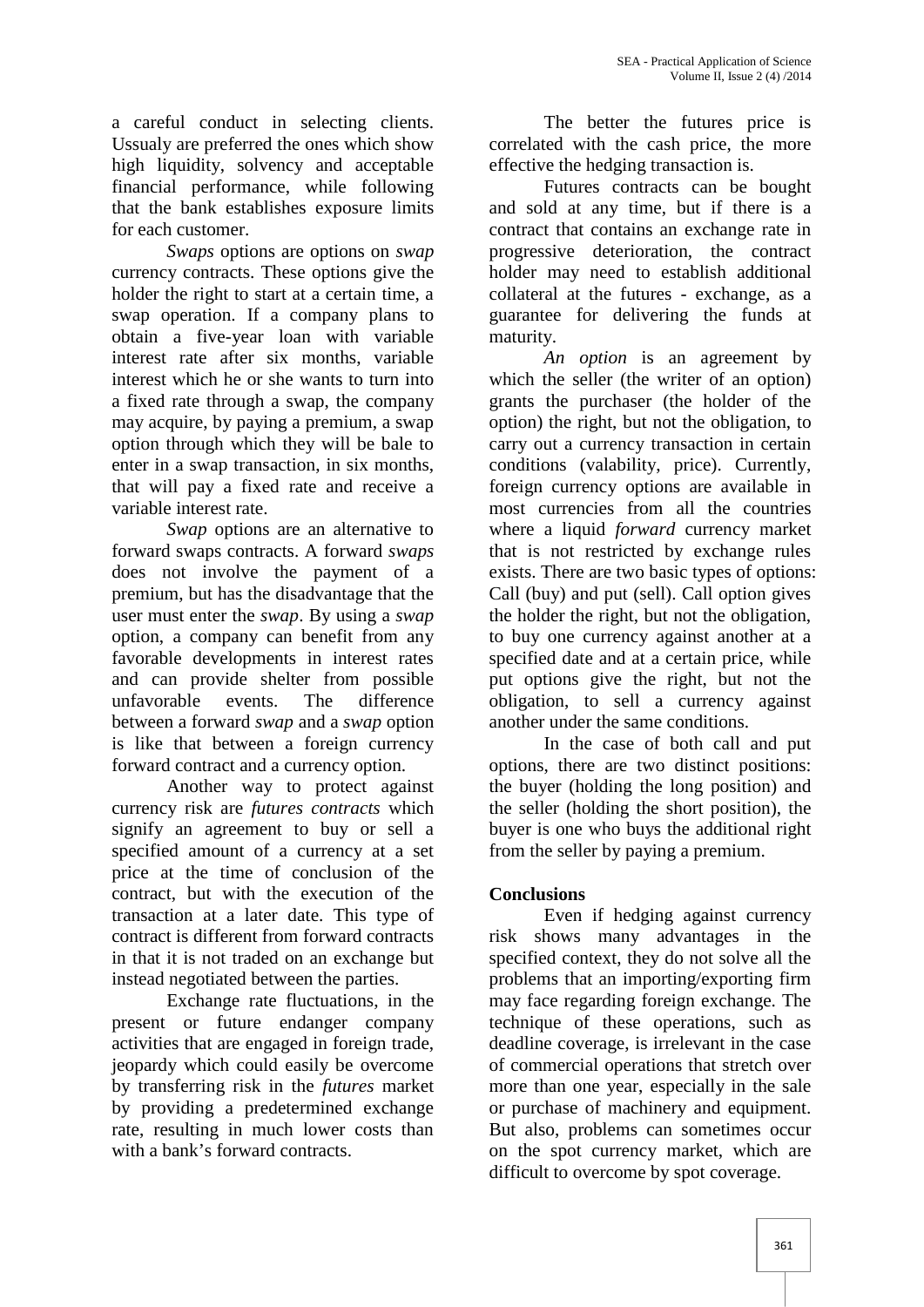In addition to the methods above, the partners involved in international economic relations should conduct investigations on the situation of the debtor and on his or her ability to cope with the depreciation of their currency. Legally, certain suspensive clauses may be included to postpone the execution of the contract until certain requirements agreed to by both parties are fulfilled. At the same time, a clause on retroactive termination of the contract and restoring the parties to their previous situations can be included. We believe that in order to know and to master exchange risk observation techniques, it is necessary to keep a permanent contact with the international market dealers, with the latest methods and [6] Pecican, Eugen tools used, both theoretical and practical.

International insurance companies can take the currency risk of the importer if the risk is caused by a lack of financial liquidity on the borrower's side at maturity, due to its depreciation.

Considering the followings of the financial crisis, we believe that a call for methods of measurement and risk management becomes a sine qua non in financial decision making, all the more necessary for businesses for which the exchange rate, as a result of imports/exports, carries has a much larger impact.

#### **Acknowledgment:**

This work was supported by the European Social Fund through Sectoral Operational Programme Human Resources Development 2007 – 2013, project number POSDRU/159/1.5/S/134197, project title "Performance and Excellence in Doctoral and Postdoctoral Research in Economic Sciences Domain in Romania".

#### **References:**

[1] Kiri escu, Costin, 1978, *Rela iile valutar-financiare interna ionale*, The Scientific and Enciclopedic Publishing House, Bucharest, p. 84

- $[2]$  Kiri escu, Costin, 2006, *Pl i i garan ii interna ionale*, C.H. BackPublishing House, Bucharest, p. 260
- [3] Marin, George (coord.), Alexandru, Puiu, 1993, *Dic ionar de Rela ii Economice Interna ionale,* Enciclopedic Publishing House, Bucharest, p. 296
- [4] Negru, Mariana, 2006, *Pl i i garan ii interna ionale*, C.H. Back Publishing House, Bucharest, p. 262
- [5] Paxino, Dan Octav, Mo teanu, Narcisa Roxana, 2002, *Managementul riscurilor valutare aplicabile în tranzac iile interna ionale*, SylviPublishing House, Bucharest, p. 129
- [6] Pecican, Eugen Ştefan, 2000, *Piaţa valutar*, *b nci i* econometrie, The Economic Publishing House, Bucharest, p. 218
- [7] Toderascu, Ccarmen, 2013, *Cursul de schimb si impactul sau asupra relatiilor economice internationale,* Sedcom Libris Publishing House, Iasi, p. 98
- [8] Voinea, M. Gheorghe, *Finan e interna ionale.* Sedcom Libris Publishing House, Iasi, 2010, p. 88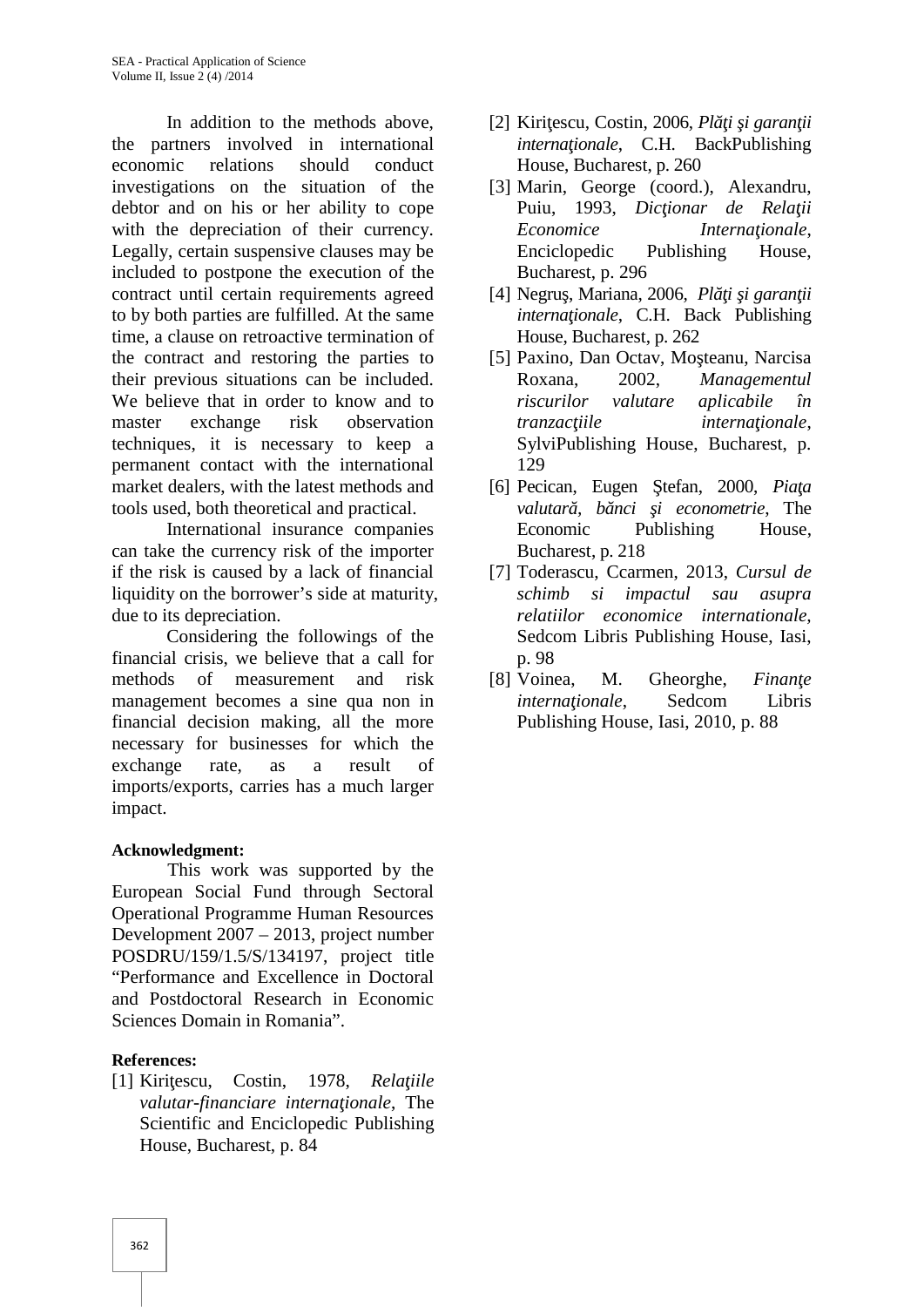

*Figure no. 1: Choices of the exporter in case of appreciation and depreciation of the currency*



*Figure no. 2: Choices of the importer in case of appreciation and depreciation of the currency*